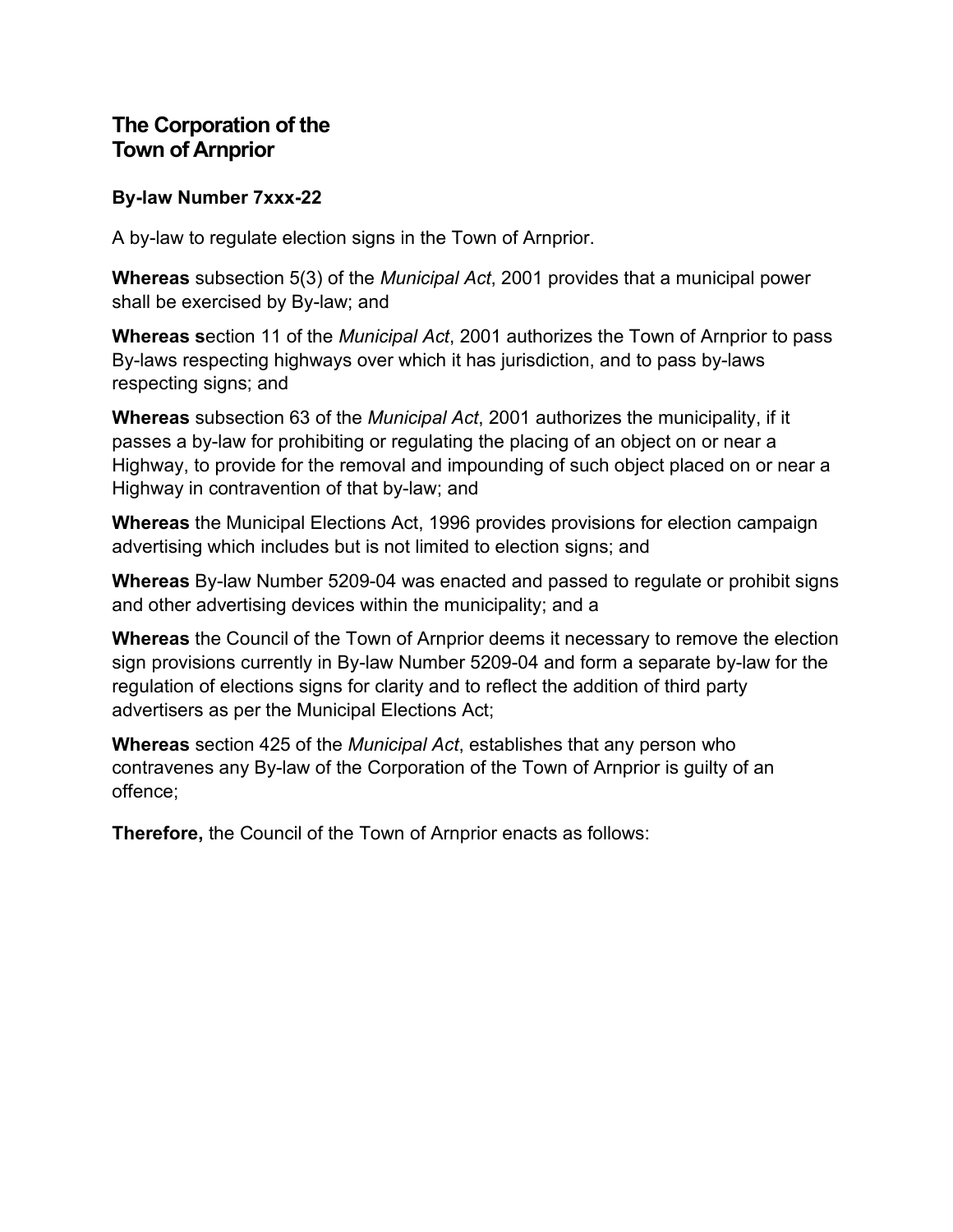## **1.0 Short Title**

1.1This By-law may be referred to as the "Election Sign By-law".

# **2.0 Scope**

2.1If any provision of this By-law conflicts with any provision of any other Town of Arnprior By-law, the provision of this By-law shall take precedence.

# **3.0 Definitions**

In this By-law:

- 3.1 **"Billboard Election Sign"** means an outdoor sign erected and maintained by a Person engaged in the sale or rental of the space on the Billboard Election Sign to a Candidate or Registered Third Party for the purposes of advertising, promoting, opposing or taking a position with respect to any Candidate or political party, or influencing electors to vote for or against an issue associated with a Candidate or political party, or influencing electors to vote for or against any Candidate or any question, law or by-law submitted to the electors
- 3.2 **"By-Election"** means any Election other than a regular Election in the case of a Municipal Election or a General Election in the case of a provincial or federal Election;
- 3.3 **"Candidate"** means a person who has been nominated to run in a municipal, provincial or federal election;
- 3.4 **"Clerk"** means the Town Clerk or their designate;
- 3.5 **"Election "** means a general Federal or Provincial Election or a regular Municipal Election and any question or by-law submitted to the electors and includes an Election to a Local Board or commission;
- 3.6 **"Election Sign**" means any sign which:
	- 3.5.1 Advertises, promotes, opposes or takes a position with respect to any candidate or political party in a federal, provincial or municipal election or by-election, including an election of a local Board or commission; or
	- 3.5.2 Is intended to influence electors to vote for or against any candidate issue associated with a Candidate or political party in a federal, provincial or municipal Election or By-Election; or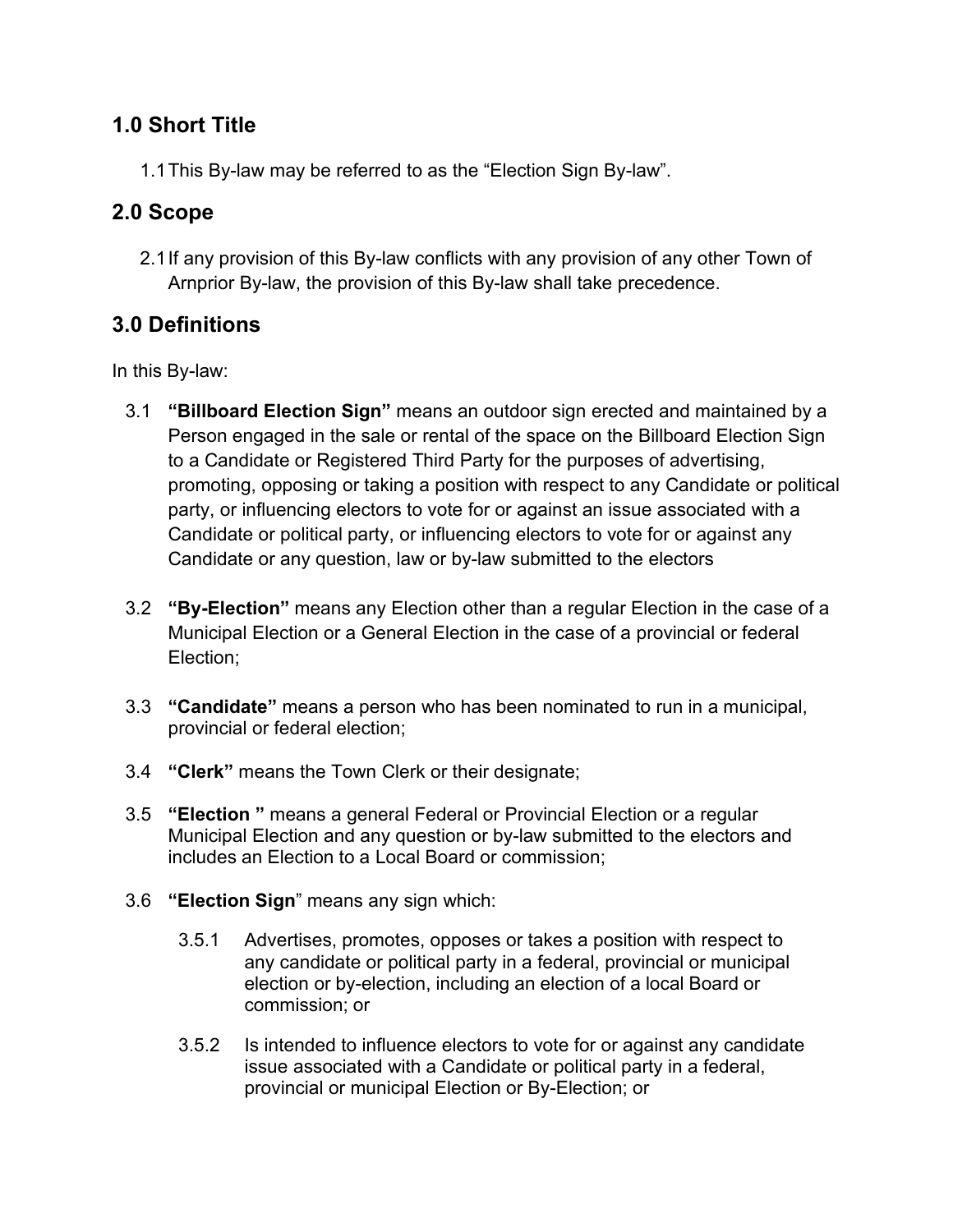- 3.5.3 Is intended to influence electors to vote for or against any Candidate or any question, law or by-law submitted to the electors under the *Canada Elections Act*, the *Election Act (Ontario)*, or section 8 of the *Municipal Elections Act, 1996*; or
- 3.5.4 A "Vehicle Election Sign" means any form of Election Sign displayed in or on a vehicle, including a vehicle wrap.
- 3.7 **"Highway"** means a common and public walkway, lane, street, avenue, parkway, driveway, square, place and includes any bridge, trestle, viaduct or trestle, designed and intended for, or used by, the public for the passage of vehicles and pedestrians and the untraveled portion of a road allowance;
- 3.8 **"Municipal Act"** means the *Municipal Act, 2001, S.O. 2001, c.25*, as amended;
- 3.9 **"Private Property"** means real property that is not a Highway or Public Property;
- 3.10 **"Public Property"** means property owned by or under the control of the Town, of Arnprior, any of its agencies, local boards or commissions, including highways, street and road allowances, median strip, traffic islands; and, shall be deemed to include public utility poles, regardless of whether the public utility poles are owned by or under the control of the Town; and, shall also be deemed to include, benches, municipal garbage containers or other structures located on a highway regardless of whether the containers or structures are owned by the Town;
- 3.11 **"Registered Third Party"** or **"Third Party Advertiser"** means one of the following whose notice of registration has been certified by the Clerk pursuant to section 88.6 of the *Municipal Elections Act, 1996*:
	- 3.10.1 An individual who is normally a resident in Ontario; or
	- 3.10.2 A corporation that carries on business in Ontario; or
	- 3.10.3 A Trade Union that holds bargaining rights for employees in Ontario.
- 3.12 **"Road Allowance"** means the allowance for a public road and includes the travelled and untraveled portions of the road allowance, the road shoulders, ditches, boulevards and sidewalks;
- 3.13 **"School Crossing"** means any portion of a highway designated by the Town, indicating a school Zone;
- 3.14 **"Sight Triangle"** means the triangular space on a lot formed by two intersecting street lines and a line drawn from a point in one street line across such lot to a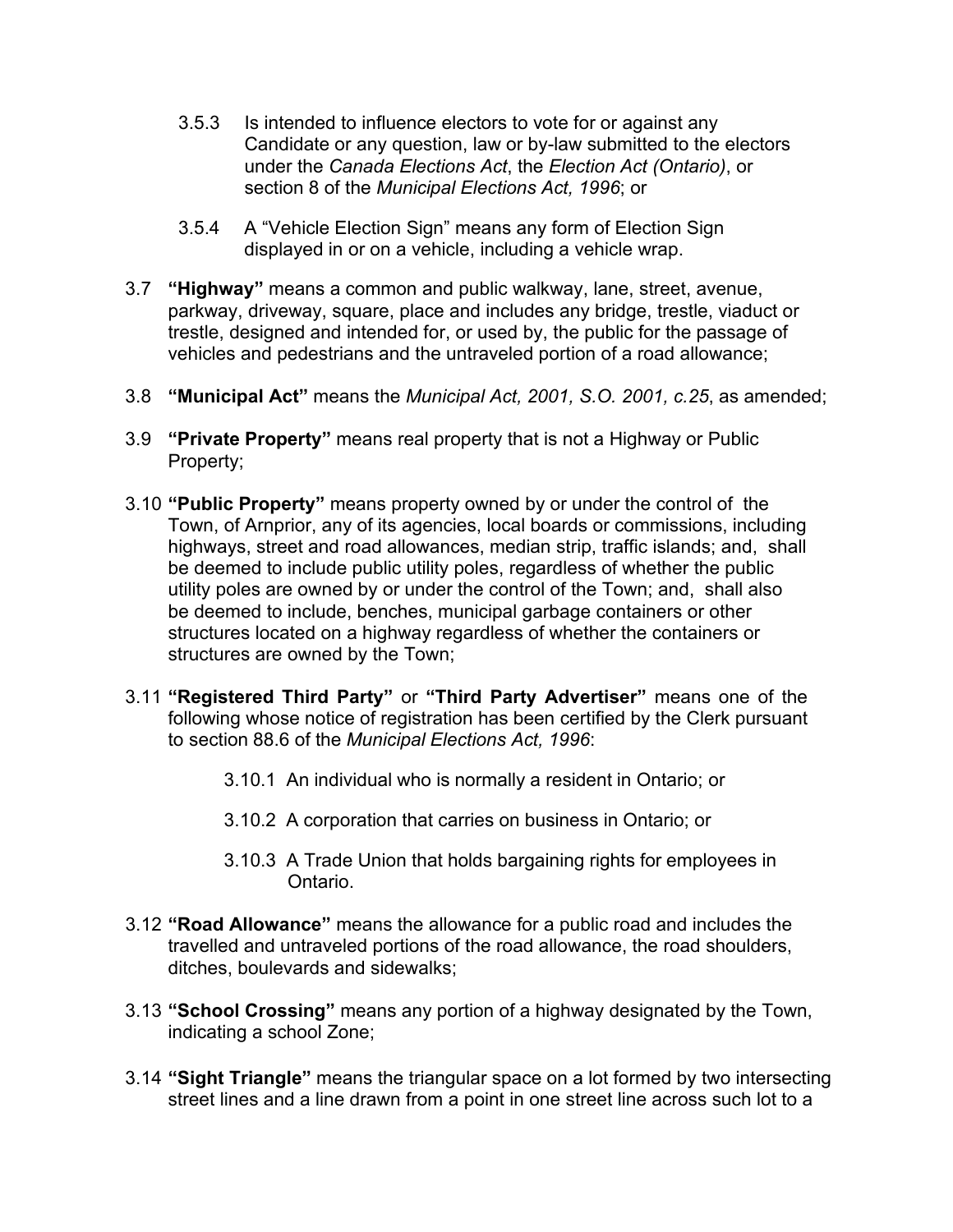point in the other street line, each such point being 9.0 metres from the point of intersection of the street lines (measured along the street lines). Where two street lines do not intersect at a point, the point of intersection of the street lines shall be deemed to be the intersection of the tangents to the street;

- 3.15 **"Sidewalk**" means that part of a Highway with a surface that is improved, designed or ordinarily used for the use of pedestrians or bicycles and includes a multi-use path;
- 3.16 "**Vehicle Election Sign"** means any form of Election Sign displayed in or on a vehicle, including a vehicle wrap

## **4.0 General Provisions**

- 4.1 No person shall place or permit to be placed an election sign within the geographic limits of the Town except in accordance with this by-law and all applicable legislation.
- 4.2 This by-law shall not apply to signs placed by the Town or the provincial or federal government to provide information concerning an election or by-election or any part of an election or by-election.
- 4.3 No person shall pull down or remove an election sign without the consent of the Candidate or Registered Third Party to whom the election sign relates or the owner of occupant of the property on which the election sign was placed, except as otherwise provided for by this by-law.
- 4.4 No person shall deface or willfully cause damage to an election sign.
- 4.5 No candidate or third-party advertiser, as the case may be, to whom an election sign relates shall permit an election sign to be left in a state of disrepair.
- 4.6 On Advance Voting Day(s) and Voting Day, no person shall place or permit to be placed an election sign on, in, or within 50 m of a Voting Place or a place where the administration of Election processes are conducted on Advance Voting Days or Voting Day; unless such land is on private property.
- 4.7 No person shall place or permit to be placed an election sign to a tree, pipe, telephone pole, hydro pole, light standard or any other utility infrastructure.
- 4.8 No person shall place or permit to be placed an election sign within a sight triangle.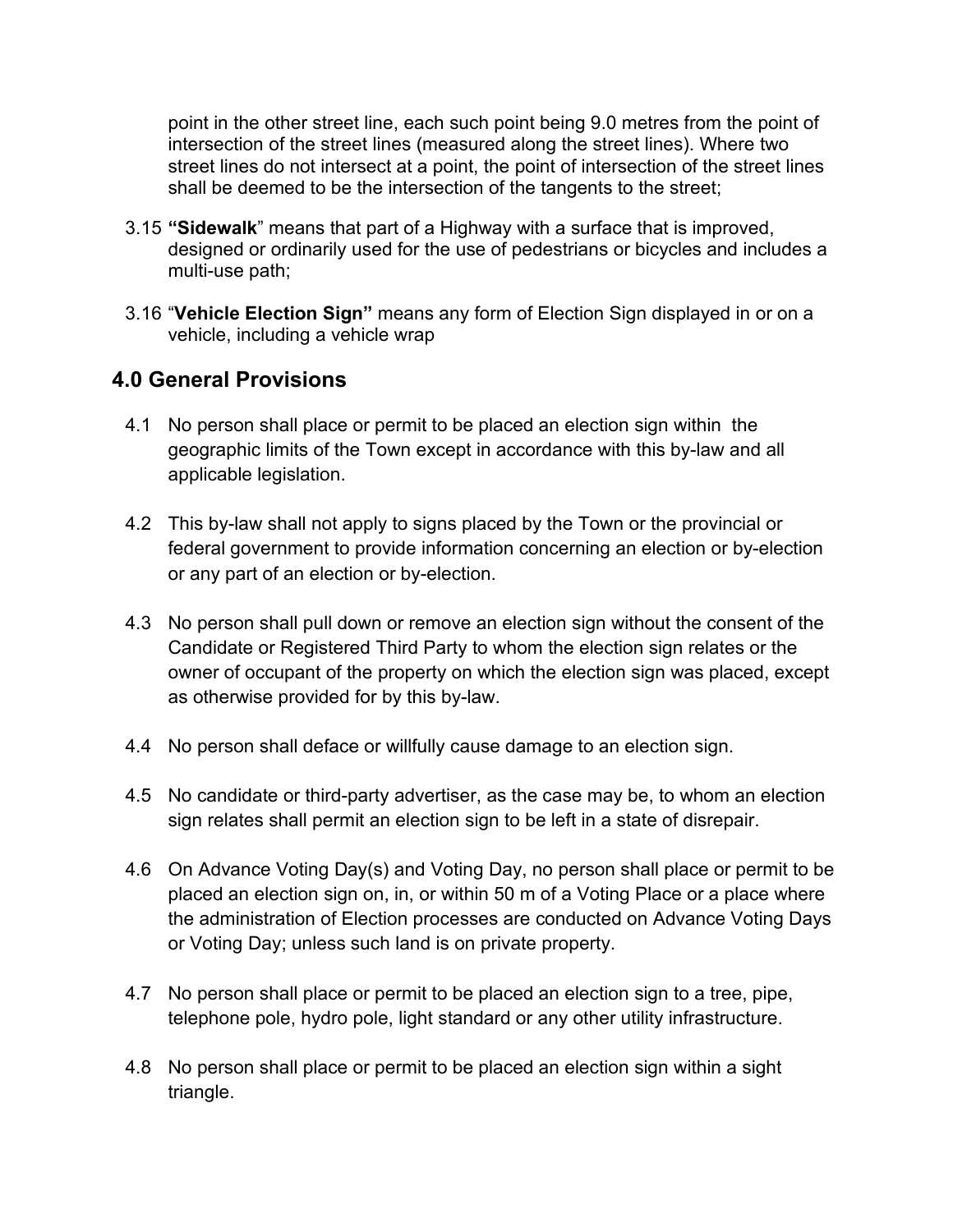- 4.9 No person shall place or permit to be placed an election sign that:
	- 4.9.1 Is illuminated, has flashing lights, or rotating parts;
	- 4.9.2 Measures more than 1.5 square metres and has a height that is more than 2.15 metres above the ground;
	- 4.9.3 Obstructs or impedes any fire escape, fire exit, door, window, skylight, flue, air intake or air exhaust or prevents or impedes the free access of emergency personnel to any part of a building, including any emergency water connection or fire hydrant;
	- 4.9.4 Impedes, hinders or prevents parking by vehicles on private lands;
	- 4.9.5 Impedes or obstructs the passage of pedestrians where they are reasonably expected to walk;
	- 4.9.6 Interferes with the safe operation of vehicular traffic or the safety of pedestrians, including the visibility of warning devices and traffic signals.
	- 4.9.7 Sub-clauses 4.9.1 and 4.9.2 of this By-law shall not apply, Billboard Election Signs or specified Vehicle Election Signs (i.e. vehicle wrap)
- 4.10 No person shall place or permit to be placed an election sign within:
	- 4.10.1 One (1) metre of the street lot line;
	- 4.10.2 One and One Half (1.5) metres of the interior lot line;
	- 4.10.3 One (1) metre of a driveway;
	- 4.10.4 Ten (10) metres of traffic lights;
	- 4.10.5 Three (3) metres of a school crossing.

#### **5.0 Contents of election signs**

- 5.1 Each election sign shall identify who is responsible for the messaging.
- 5.2 Each third-party sign shall identify the name of the registered third party, the municipality where the third party is registered and a telephone number, mailing address or email address at which the registered third party may be contacted.
- 5.3 No person shall display the Town's logo or the Town's municipal election logo, in whole or in part, on any Election Sign.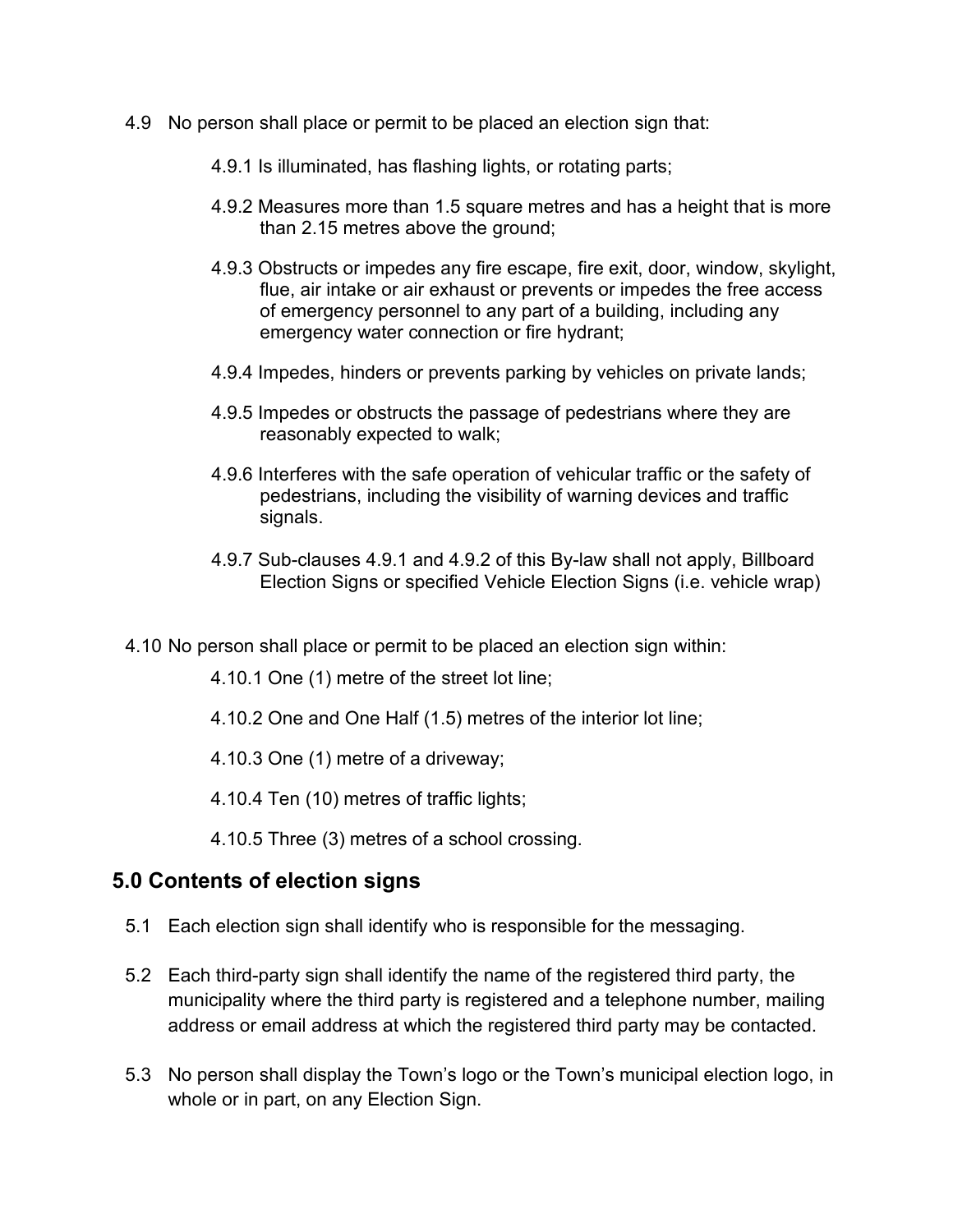## **6.0 Election Signs on Private Property**

6.1 No person shall place or permit to be placed an election sign on private property without permission or consent of the owner or occupant of the property.

## **7.0 Election Signs on Public Property**

- 7.1 No person shall place or permit to be placed an election sign anywhere on public property, including within a road allowance.
- 7.2 Notwithstanding the above, this By-law shall not apply to the road allowance on the North Side of William Street.

## **8.0 Timing of placement**

- 8.1 No person shall place or permit to be placed an Election Sign for a federal or provincial election or by-election earlier than the day the writ of election or byelection is issued.
- 8.2 No person shall place or permit to be placed an Election Sign for a municipal election no earlier than:

8.2.1 Six (6) weeks prior to Election Day in the year of a regular election; or

8.2.2 Six (6) weeks Nomination Day for a by-election.

## **9.0 Removal of Election Signs**

- 9.1 All election signs shall be removed within seven (7) days of the day on which the election or by-election is held.
- 9.2 Where an election sign has been placed on private property, it is the responsibility of the owner or occupant of the property to ensure the election sign is removed within the required time period.
- 9.3 Where election signs have been posted in contravention of this policy or any other by-law, the Town may:
	- 9.3.1 Notify the candidate or third-party advertiser to repair or remove the sign, or take the necessary action to make the sign comply with the provisions of this policy;
	- 9.3.2 Remove the sign.